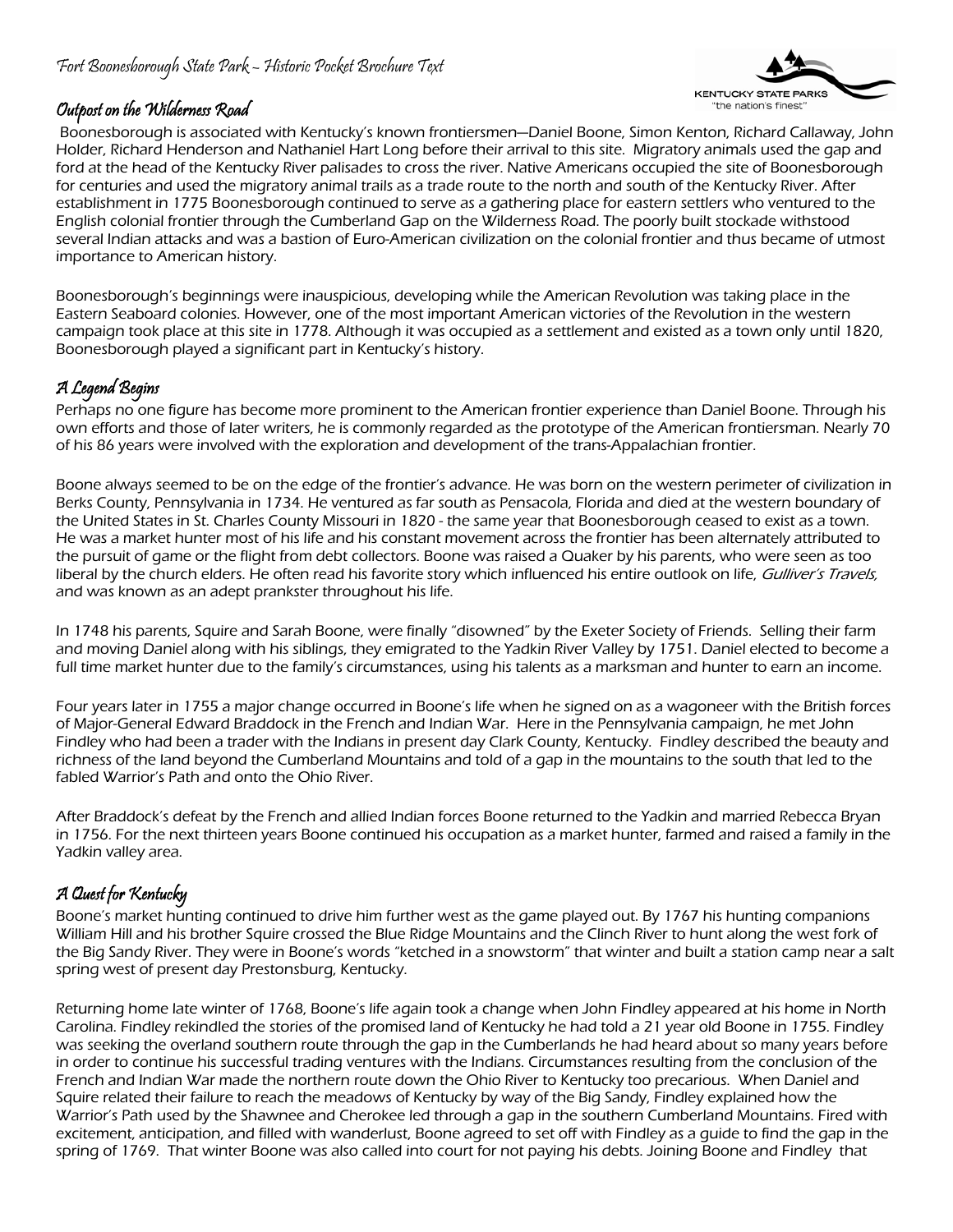spring were John Stuart, Boone's brother-in-law, Joseph Holden, James Mooney and William Cooley. Because of the size of the party and interest in western land speculation, this expedition may have been financed by Richard Henderson of the Transylvania Land Company.

After entering the Powell River Valley, Findley found a hunter's trail that led them to the larger Warrior's Path and eventually the Cumberland Gap. Passing through the gap and following the Warrior's Path northward for many miles they reached the Rockcastle River and set up a camp. Findley told the men that the meadowlands of Kentucky could not be far from their camp. The next day, June 7, 1769, they pressed on and climbed the highest knob on the ridge between the Rockcastle and Kentucky Rivers. From this spot they saw on the horizon their dream, the gently rolling meadows of what is now known as the Bluegrass Region of Kentucky. An account of the occasion recorded by John Filson, in an interview with Boone states, "On the seventh of June, after traveling in a western direction, we found ourselves on the Red River where John Findley had formerly been trading with the Indians, and from the top of the eminence saw with pleasure the beautiful river of Kentucky. Nature was here a series of joy and wonders, and a fund of delight." Setting up a base camp the next day they began their hunting and exploration of the area.

In December of 1769, while hunting along the Kentucky River, Boone and Stuart were so delighted with the abundance of the game they had taken that they let their guard down and were captured by a Shawnee hunting party. After seven days and the loss of their harvest, they managed to escape and returned to their base camp. Finding the camp plundered and the others gone, Boone and Stuart stayed on to recoup their losses to the Indians. By late winter of 1770 Alexander Neely and Boone's brother Squire who had agreed to bring supplies to the expedition prior to their leaving, met up with Boone and Stuart. Neely returned home and Stuart disappeared while hunting alone. The Boone brothers remained and continued hunting until April when Squire returned to North Carolina. Daniel stayed and hunted the central Kentucky area until March of 1771 when Squire returned and the brothers packed their harvest and began the journey homeward. Daniel had been in Kentucky for two years and was acquainted with the region more than any of his contemporaries.

Boone and his companions continued their market hunting through 1772 and went as far as French Lick (Nashville) and Hickman Creek in Kentucky. The following year Boone convinced his family and five other families to emigrate to Kentucky from the Yadkin Valley. Starting on September 26, 1773 they traveled in a long pack train along Indian Creek in the Powell River Valley. The evening of October 9, less than ten miles from the Cumberland Gap, Boone's son and five other boys, at the rear of the pack train, were killed by Indians. The expedition turned back the next day.

### The Transylvania Company

The Transylvania Company was founded in 1775 with Richard Henderson as its principle officer. His ambition was to speculate in land in the Kentucky region and under his leadership establish the 14th colony of Transylvania.

Boone was the likely candidate to be an agent for Henderson to assemble the Cherokee and negotiate the sale of land from that tribe. On March 17, 1775 Henderson and the Cherokee leaders struck a deal and the Treaty of Sycamore Shoals was signed. The purchase extended from "the Ohio-Kentucky on the north to the head spring of the southward branch of the Cumberland River on the south." Both the North Carolina and Virginia royal governors denounced the treaty of purchase and declared it void and in violation of the King's Proclamation of 1763. Henderson intended to ignore the authority of the royal governors until he could secure authorization from the king to set Transylvania up as a separate royal colony. Within a month the American Revolution began and Virginia establishes Kentucky as one of it counties in 1776. Henderson's Transylvania Colony lasted less than a year.

### The Wilderness Road

Even before the Treaty of Sycamore Shoals was signed, Boone left on March 13, 1775 with thirty axemen to blaze the Wilderness Road from Long Island on the Holston River to Otter Creek on the Kentucky River. Henderson's idea was to lead a mass migration to his new colony and he needed a clear path to follow.

Blazing the trail presented extra ordinary difficulties. The route, which followed a hunter's trace, was so narrow and rough that it was impassable for carts and wagons. The idea of the road was to combine numerous trails into one continuous route by clearing underbrush and foliage. In some areas this meant using axes and saws to clear trees for a new section of trail. Although roughly done, Boone and his crew expeditiously preformed their task. For decades the Wilderness Road was known to be the roughest, most disagreeable road on the continent, but was a major component in the opening of the mid-west to settlement.

On March 25 and 27, 1775, the axemen were within 13 miles of the crossing of the Kentucky River below Otter Creek when they were attacked. Several men were killed and Boone sent a letter by courier for Richard Henderson, who was following Boone, to move as quickly as possible. Henderson was at the Cumberland Gap when he received the letter and assumed that Boone would turn back. However a determined Boone convinced his fellow axemen to forge ahead until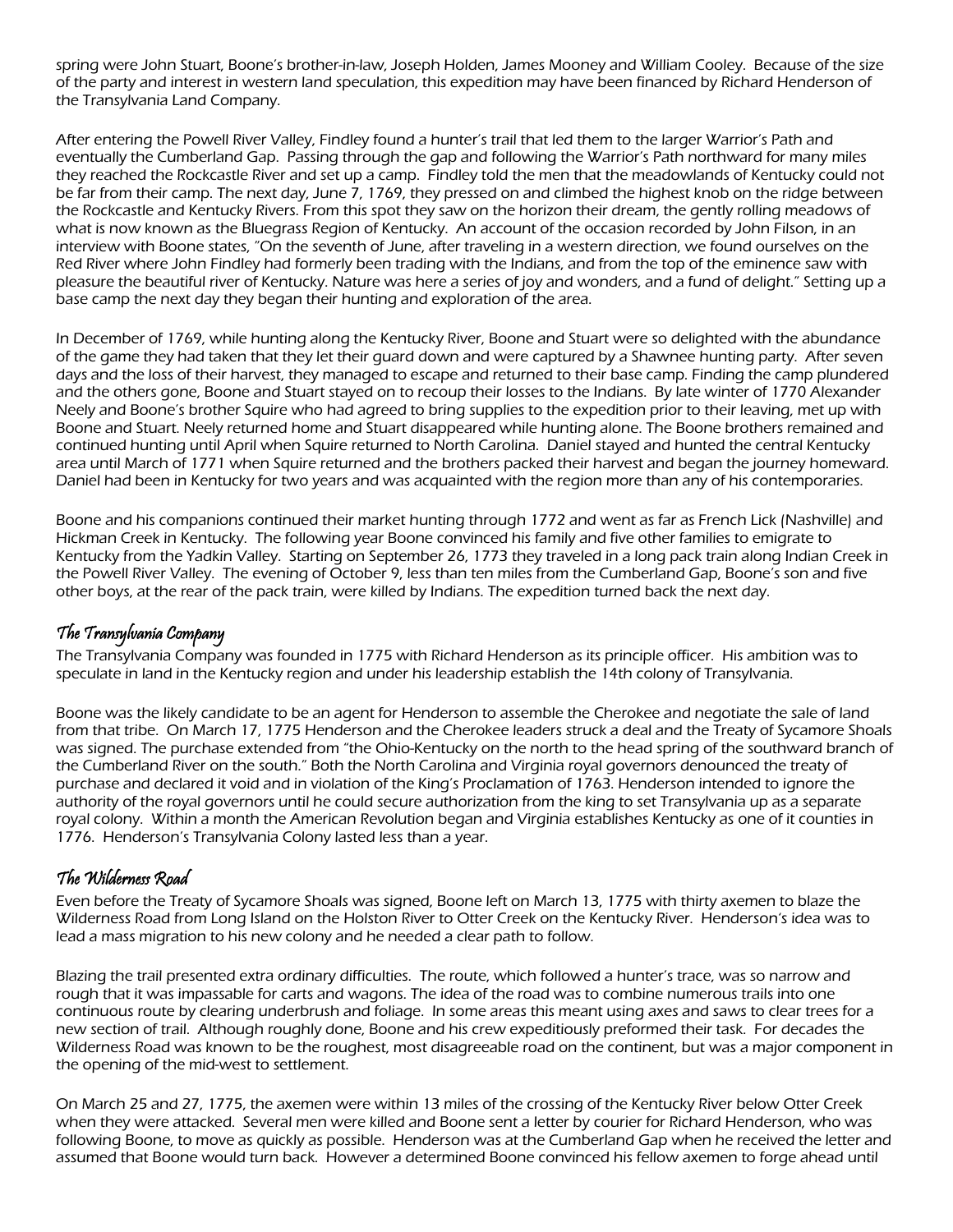they reached the chosen site "about sixty yards from the river and a little over 200 yards from the salt lick" on April 1, 1775. They began to construct temporary shelters in the sycamore groves in the hollow by the spring and dubbed it "Fort Boone".

Henderson arrived on April 20th and declared "it was owing to Boone's confidence in us and the people's in him that a stand was ever attempted". Through the summer a few scattered cabins were constructed on a rise near the spring. Henderson constantly argued with his land owners to help complete construction of the station, as most were only interested in building cabins on their land. Finally three years later a haphazard palisade was completed with the threat of a major attack. Blockhouses formed the corners of an area about 260 feet by 180 feet, and the roofs of most of the cabins sloped inward. The walls of the station were comprised of the back walls of linked cabins running roughly parallel with the river and scattered log fencing filled the gaps. The front faced away from the river and towards a flat open meadow. There were two gates which swung like water gates one opening on the river side and one on the meadow side.

On May 8,1775 Henderson began the organization of "a plan of government by popular representation for the Transylvania Colony" with himself in mind as the governor, and called for an election to form a "House of Delegates for the Colony of Transylvania". Boonesborough was to be the capital. Representatives from the other settlements at Harrodsburg, St.Asaph, and Boiling Springs met with Henderson under a large elm tree near the Sycamore Hollow in 1776 to conduct the first legislative assembly and Christian service of the colony. Virginia immediately disbanded the newly formed government before it had any effect.



#### A Constant Threat

Before Boonesborough was built, the emigrants coming to the area were the primary targets of Indian hostilities. May 23, 1776 was the first attack on Boonesborough followed in July by the capture of Jemima Boone and Fanny and Betsy Callaway. "The Year of the Sevens", 1777, was one of the worst for the settlers. Attacks came in March, April, and May followed by one of the coldest winters on record.

No attack on Boonesborough was as dramatic as the "Great Siege" in September of 1778. The preceding January Boone headed a party of 26 to boil salt from the Lower Blue Lick spring. While working at the spring on February 8th the men were surprised by a

band of Shawnee and captured. At first they were taken to a village near Chillicothe, Ohio and eventually taken to the British in Detroit. On the march, Boone made himself an amiable companion to Chief Blackfish and convinced the chief not to accept the British reward for his capture. Blackfish was so impressed with Boone's savvy that he adopted Boone and named him "Sheltowee" or Big Turtle.

Boone learned of plans by his captors to attack Boonesborough in alliance with the British in the fall of 1778. Because of his skills, his Shawnee tribe gave him freedom to leave on short hunts. On June 16, he was able to slip away with a small quantity of supplies and traveled the 160 miles to Boonesborough to warn of the impending danger. However, upon his arrival he was met with suspicion. Not only did he look like an Indian, it was said that he had turned over his loyalties and the salt party in January to the Shawnee and that he was merely spying for the Shawnee before they attacked. These charges of collaboration with the enemy brought Boone before a court- martial but he was eventually acquitted after the attack occurred.

September 7, 1778 - 400 Indians and 12 French mercenaries in the employ of a French officer, Captain DeQuindre, who was hired by the British as a partisian, appeared along Sycamore Hollow by the stockade. Surrender was demanded through Pompey, a runaway slave and Blackfish, Boone's adopted Shawnee father. Boone asked for time to consider the terms but actually was buying time to continue repairs to the dilapidated state of the fort. In hopes of capturing the settlers, DeQuindre resorted to trickery and invited the fort's leaders to meet him and Blackfish outside the stockade to draw up a treaty in two days. The men refused to go further than the shadows of the walls. Under the sham of shaking hands with two Indians for each fort leader, the men were grabbed but managed to slip out of the grip of their would be captors.